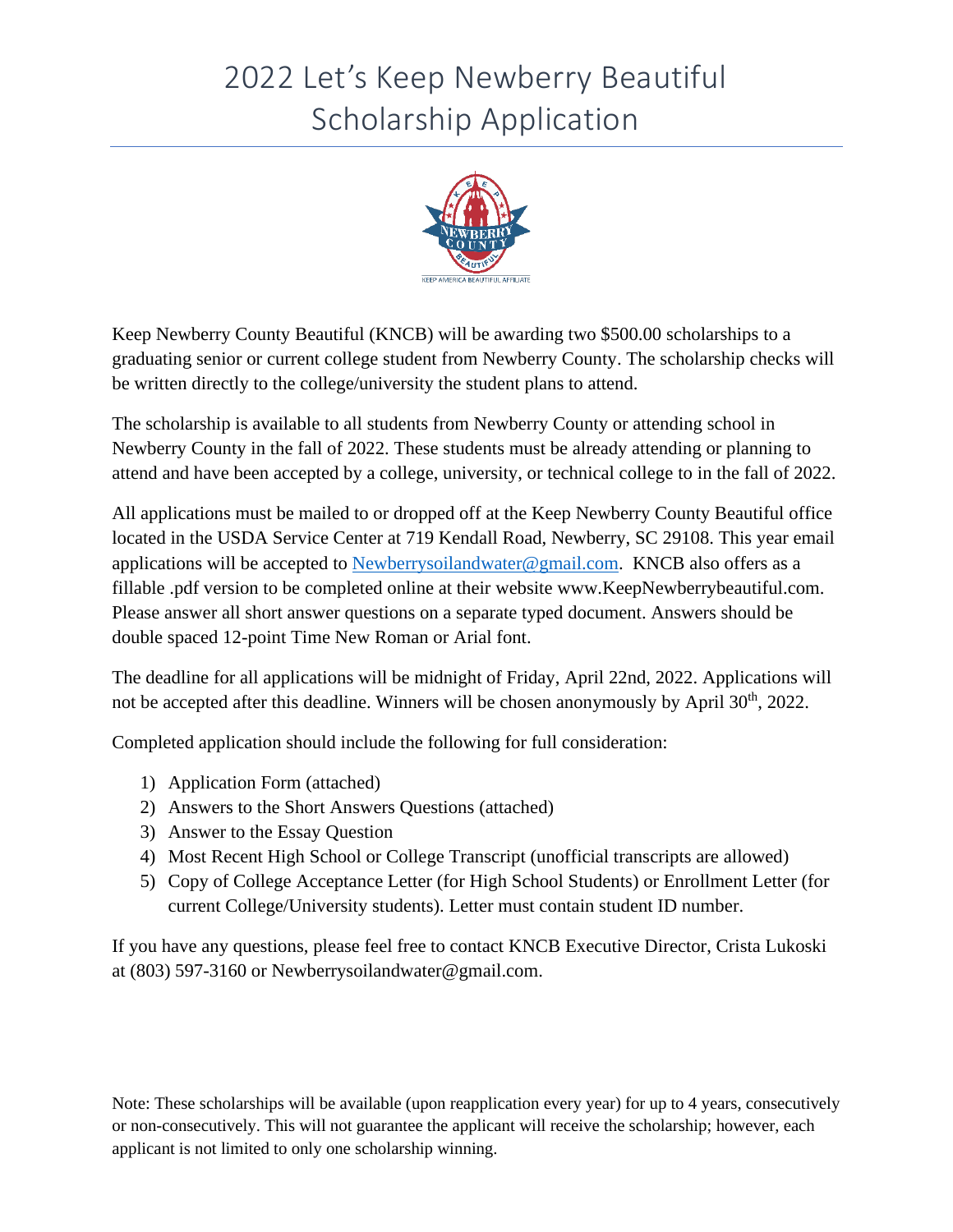## **Application Form**

Name: Click or tap here to enter text.

Address: Click or tap here to enter text.

City: Click or tap here to enter text. State: Click or tap here to enter text. Zip: Click or tap here to

enter text.

Phone: Click or tap here to enter text.

Email: Click or tap here to enter text.

Institution currently attending: Click or tap here to enter text.

Current GPA: Click or tap here to enter text.

Institution to be enrolled in 2022-2023: Click or tap here to enter text.

Program of Study: Click or tap here to enter text.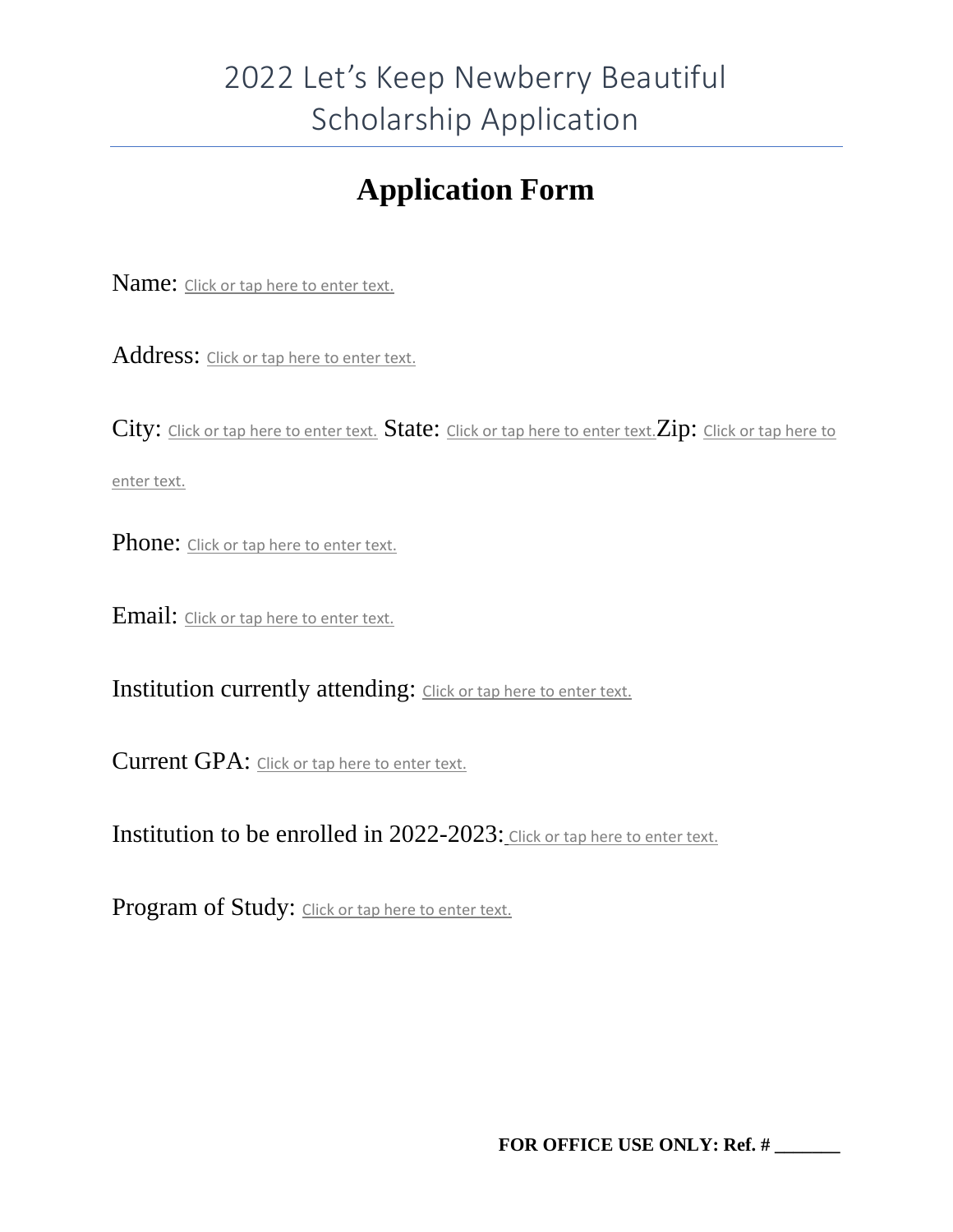### **Short Answer Questions**

Answer *all* questions in complete sentences with correct spelling. Please use only the space provided – these are *short* answer questions.

1. Have you been involved in Keep Newberry County Beautiful programs, such as litter pick up, Great American Cleanup, Camp Conservation, America Recycles Day, Education and Outreach programs, etc.? If not, have you been involved in other community programs that focus on beautification, and/or recycling? If you have not participated in community involvement programs, explain why not? Also, please share any other extracurricular activities in which you are involved. Click or tap here to enter text.

2. What interests you most about your chosen field of study and how do you plan to apply your degree upon graduation? Click or tap here to enter text.

3. Do you have a specific interest in supporting the upkeep of your community? (i.e.: recycling, litter clean up, pollution reduction, water filtration, etc.) If so, what changes would you like to see implemented and why? If not, what areas would you like to learn more about and why? Click or tap here to enter text.